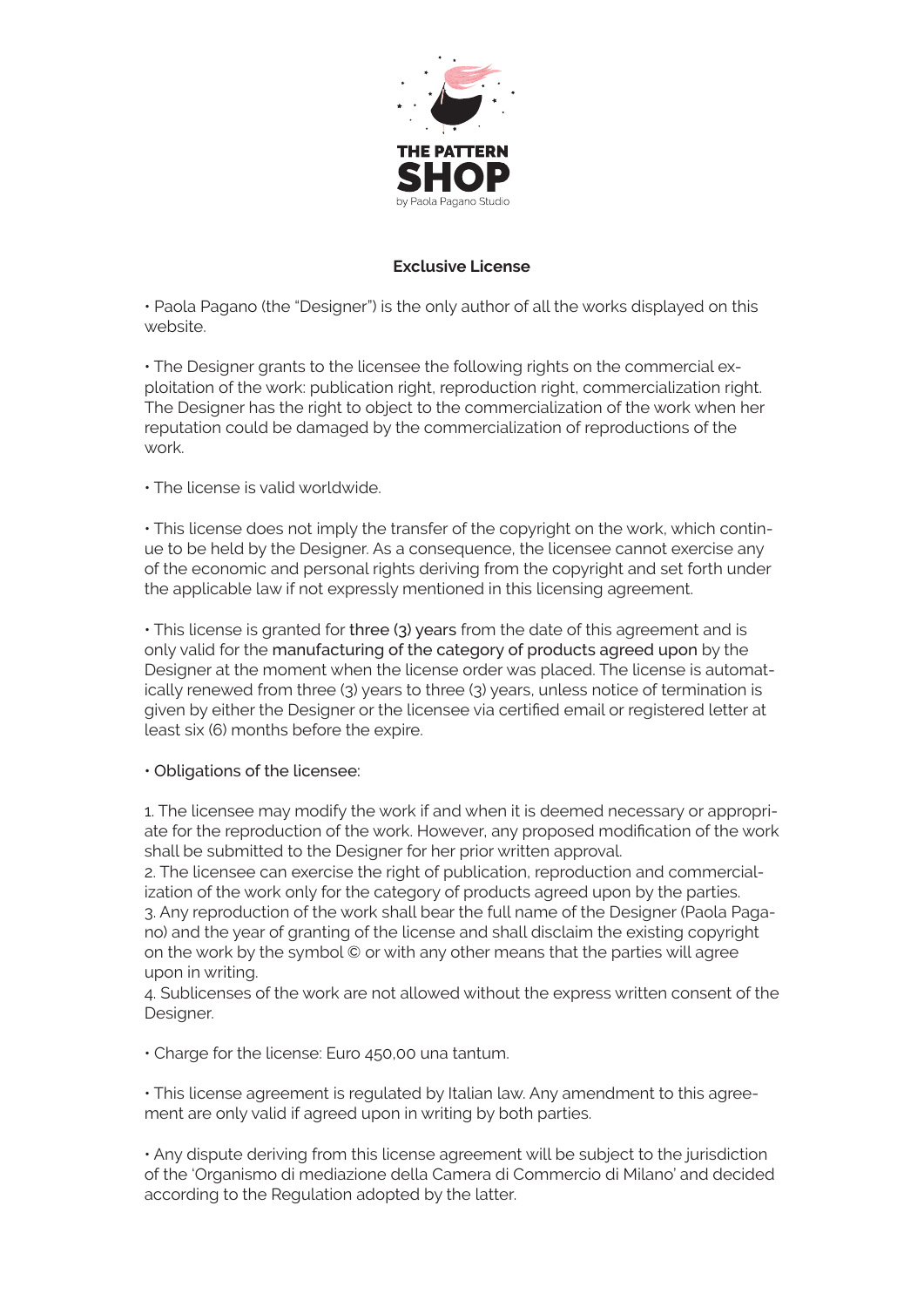

## **Exclusive Unlimited License**

• Paola Pagano (the "Designer") is the only author of all the works displayed on this website.

• The Designer grants to the licensee the following rights on the commercial exploitation of the work: publication right, reproduction right, commercialization right. The Designer has the right to object to the commercialization of the work when her reputation could be damaged by the commercialization of reproductions of the work.

## • The license is valid worldwide.

• This license does not imply the transfer of the copyright on the work, which continue to be held by the Designer. As a consequence, the licensee cannot exercise any of the economic and personal rights deriving from the copyright and set forth under the applicable law if not expressly mentioned in this licensing agreement.

• This license is granted for an unlimited period of time from the date of this agreement and is only valid for the manufacturing of the category of products agreed upon by the Designer at the moment when the license order was placed. The license can be unilaterally terminated unless by either of the parties via certified email or registered letter by giving a six (6) months written notice to the other party.

• Obligations of the licensee:

1. The licensee may modify the work if and when it is deemed necessary or appropriate for the reproduction of the work. However, any proposed modification of the work shall be submitted to the Designer for her prior written approval. 2. The licensee can exercise the right of publication, reproduction and commercialization of the work only for the category of products agreed upon by the parties. 3. Any reproduction of the work shall bear the full name of the Designer (Paola Pagano) and the year of granting of the license and shall disclaim the existing copyright on the work by the symbol © or with any other means that the parties will agree upon in writing.

4. Sublicenses of the work are not allowed without the express written consent of the Designer.

• Charge for the license: Euro 650,00 una tantum.

• This license agreement is regulated by Italian law. Any amendment to this agreement is only valid if agreed upon in writing by both parties.

• Any dispute deriving from this license agreement will be subject to the jurisdiction of the 'Organismo di mediazione della Camera di Commercio di Milano' and decided according to the Regulation adopted by the latter.